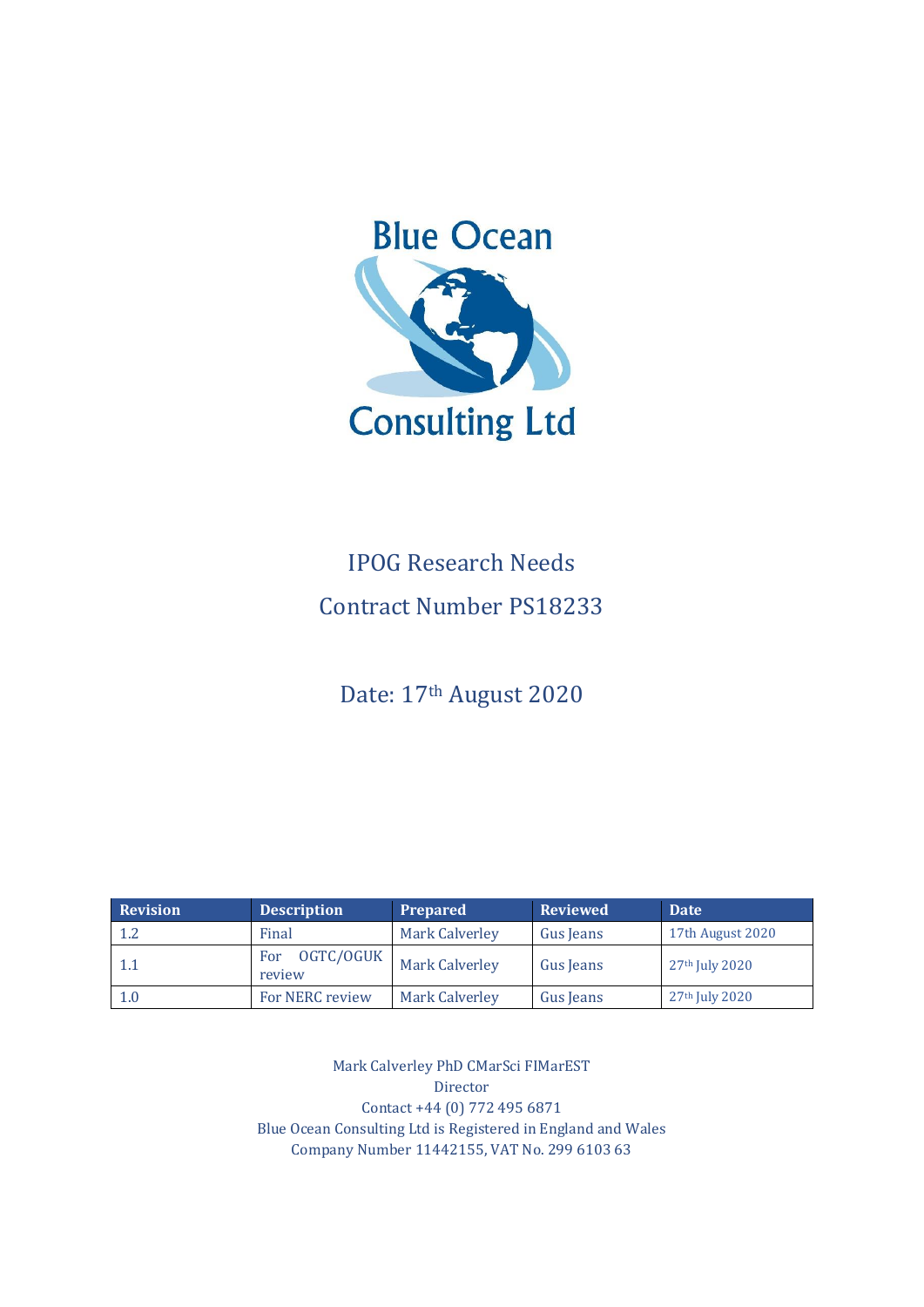

## TABLE OF CONTENTS

| 1.  | <b>INTRODUCTION</b>                                      | $\mathbf{1}$            |
|-----|----------------------------------------------------------|-------------------------|
| 2.  | <b>OVERVIEW OF SURVEY INTERACTIONS</b>                   | 3                       |
| 2.1 | <b>Number of Respondents</b>                             | $\overline{\mathbf{3}}$ |
| 2.2 | <b>Focus Areas</b>                                       | 4                       |
| 2.3 | <b>Research Need Horizon</b>                             | 4                       |
| 2.4 | <b>Drivers of Needs</b>                                  | 5                       |
| 3.  | <b>RESEARCH NEEDS</b>                                    | 6                       |
| 3.1 | <b>Decommissioning</b>                                   | $6\phantom{1}6$         |
| 3.2 | <b>Net Zero Production</b>                               | $\overline{\mathbf{z}}$ |
| 3.3 | <b>Energy Transition</b>                                 | 8                       |
| 4.  | <b>INDUSTRY THEMES</b>                                   | 10                      |
| 4.1 | <b>Quantification of Emissions</b>                       | 10                      |
| 4.2 | <b>Best Available Techniques for emissions reduction</b> | 10                      |
| 4.3 | <b>Platform / Regional Electrification</b>               | 11                      |
| 4.4 | <b>Decommissioning</b>                                   | 11                      |
| 4.5 | <b>Carbon Capture and Storage</b>                        | 12                      |
| 4.6 | <b>Renewable Energy</b>                                  | 12                      |
| 5.  | PLACING INDUSTRY THEMES IN A NERC CONTEXT                | 13                      |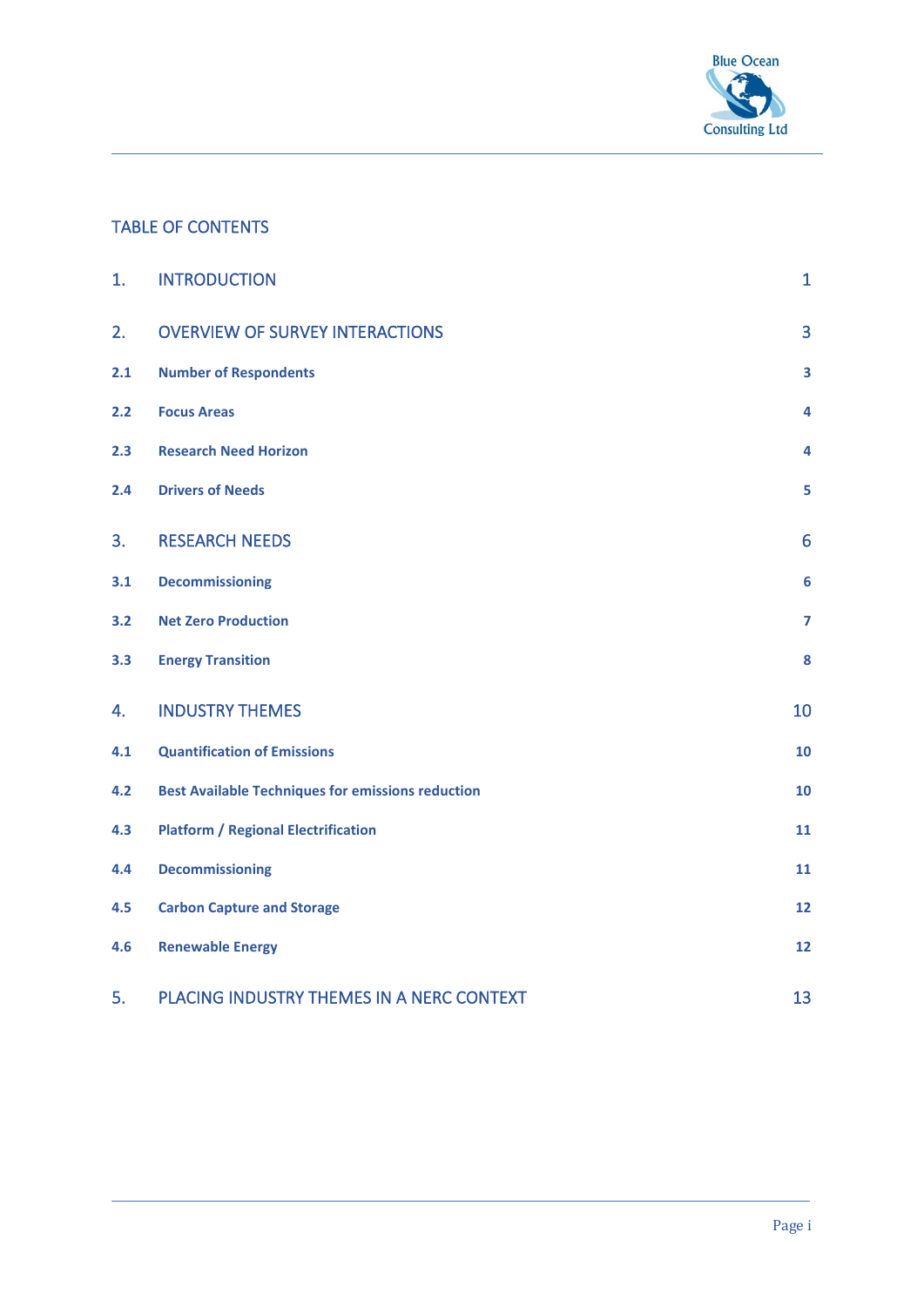

#### 1. Introduction

The Natural Environment Research Council (NERC)'s £5million 5-year Innovation Programme in Oil and Gas (IPOG) is drawing to a close. The programme funded research into a number of industry challenges and cross-cutting themes, see [Figure 1.](#page-2-0)



<span id="page-2-0"></span>*Figure 1 IPOG Challenges and Themes (2017)*

In the period since the challenges and themes were agreed, there have been notable changes to the operating environment, notably the energy transition and the commitment to net zero production on the UKCS (United Kingdom Continental Shelf).

Following discussions with IPOG members, the Oil & Gas Technology Centre (OGTC) and Oil & Gas UK (OGUK) it was evident that a roadmap of environmental research needs would be useful to both UKRI-NERC and stakeholders within the industry. NERC, OGTC and OGUK invited interested parties to contribute their thoughts on environmental research needs across Net Zero Production, Energy Transition and Decommissioning.

The request was framed within the following context

- Putting sustainability at the core of the industry in reshaping to Net Zero (UK target under Paris agreement)
- Assessing business and economic models to determine benefits to the environment and economy and understand trade-offs, tipping points and unintended consequences to inform decision making.
- Gaps in knowledge and needs for environmental research and innovation.

The needs will also be considered in the context of the Research and Innovation priorities outlined in NERC's delivery plan: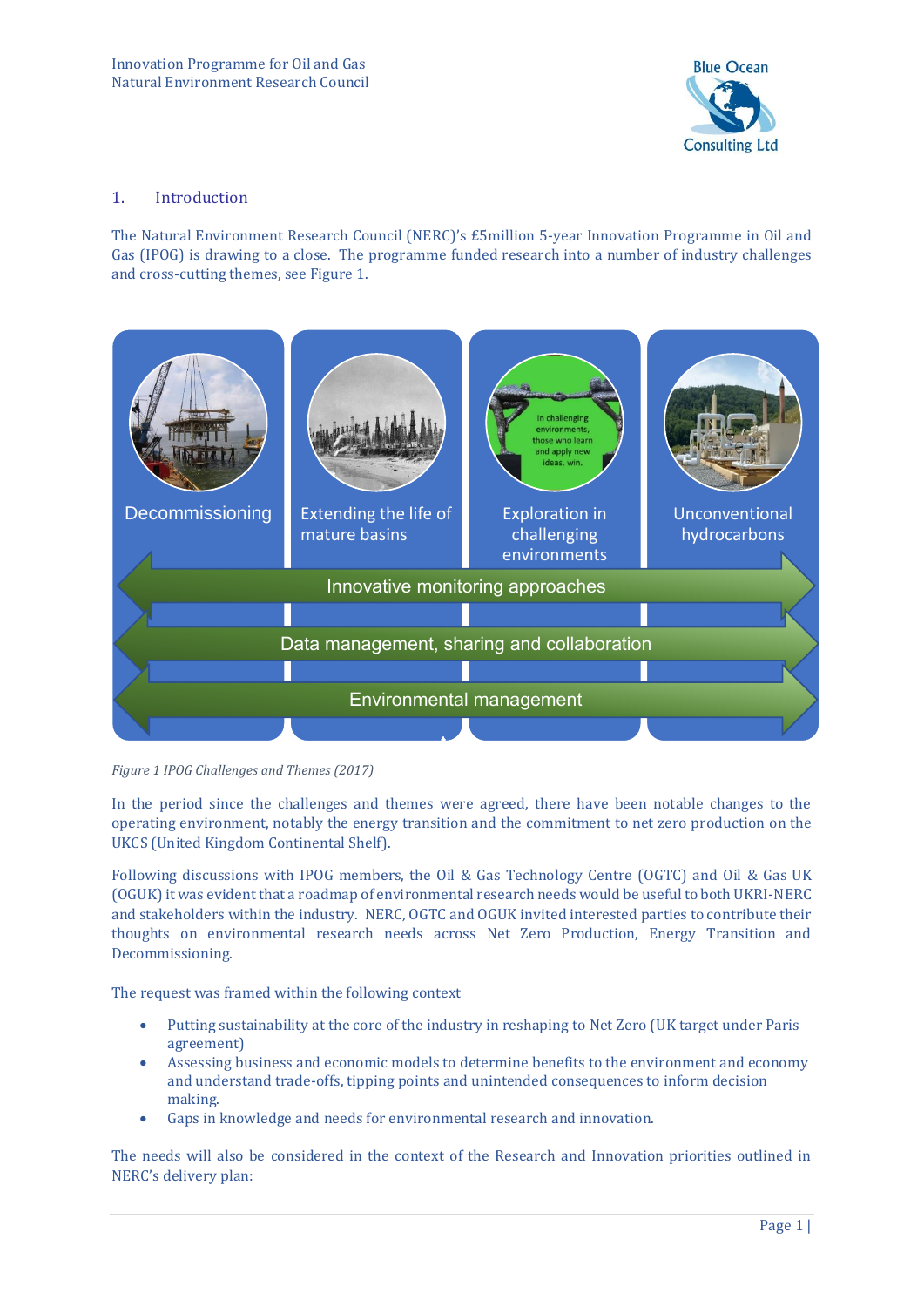

- Environmental solutions
- Pushing the frontiers of understanding
- Productive environment
- Healthy environment
- Resilient environment
- Digital environment
- Global environment
- Best environment for research and innovation

Although the roadmap was initiated by NERC, respondents were invited to consider the full breadth of UKRI skills, including engineering and physical science research, economic and social research, biotechnology and biological sciences research.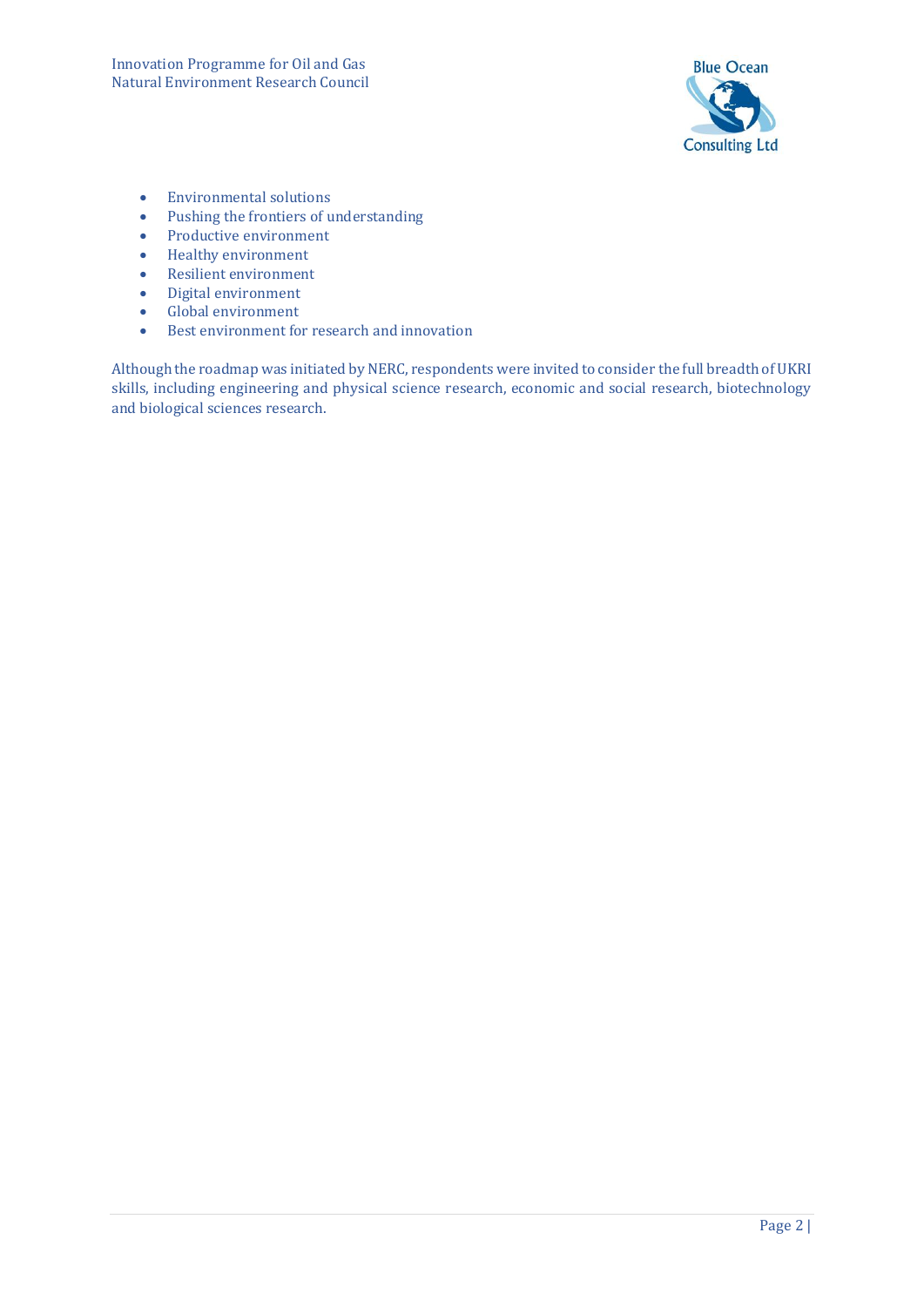

## 2. Overview of survey interactions

#### 2.1 Number of Respondents

The survey closed on 10 July 2020. Invitations were sent to IPOG members on 17<sup>th</sup> June and a reminder on 26th June. The survey was distributed by OGTC and OGUK on 31 June 2020. The total number of respondents to the survey was 23. This represented a very low percentage of those invited which comprised 18 invitations to existing IPOG members, 300 invitations to OGUK members and invitations delivered by OGTC. The low response may have resulted from targets being furloughed or COVID may have impacted the response in other ways. The survey was also live during the Scottish school holidays which may have impacted the number of responses.

Of those responding only 7 identified needs, the remainder submitted contact information to be kept informed of the outcomes. The total number of on-line needs submitted was 17. A further 12 needs were submitted during telephone interviews with 4 people. The number of needs submitted by responder is illustrated in [Figure 2.](#page-4-0) 



<span id="page-4-0"></span>*Figure 2 Distribution of respondents submitting needs*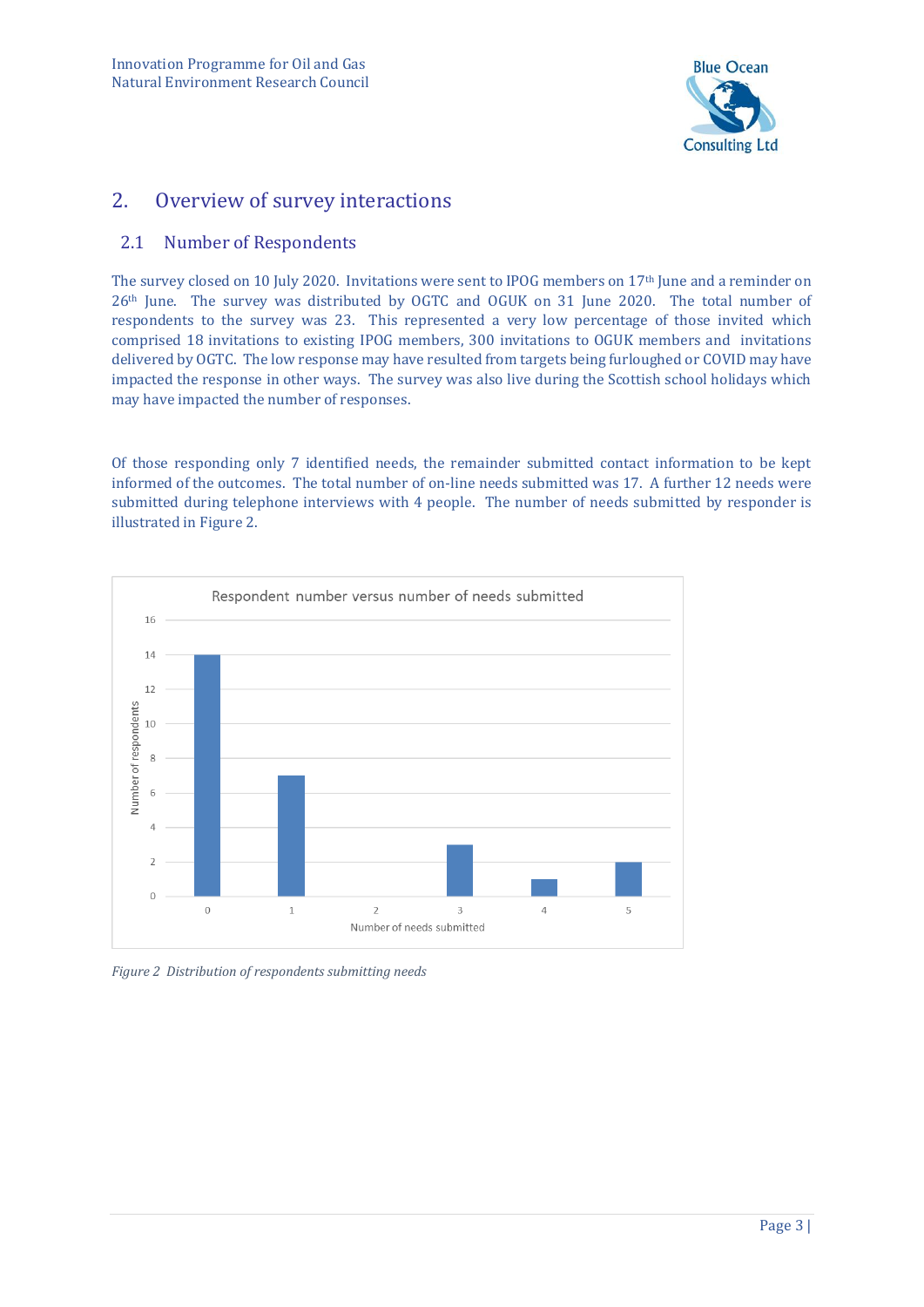

#### 2.2 Focus Areas

Net Zero production generated the greatest number of needs (13) with decommissioning and the energy transition generating number (8 and 9 respectively)



*Figure 3 Distribution of needs by focus area*

### 2.3 Research Need Horizon

The research needs were fairly evenly distributed across short, medium- and long-term horizons.



*Figure 4 Distribution of needs by horizon*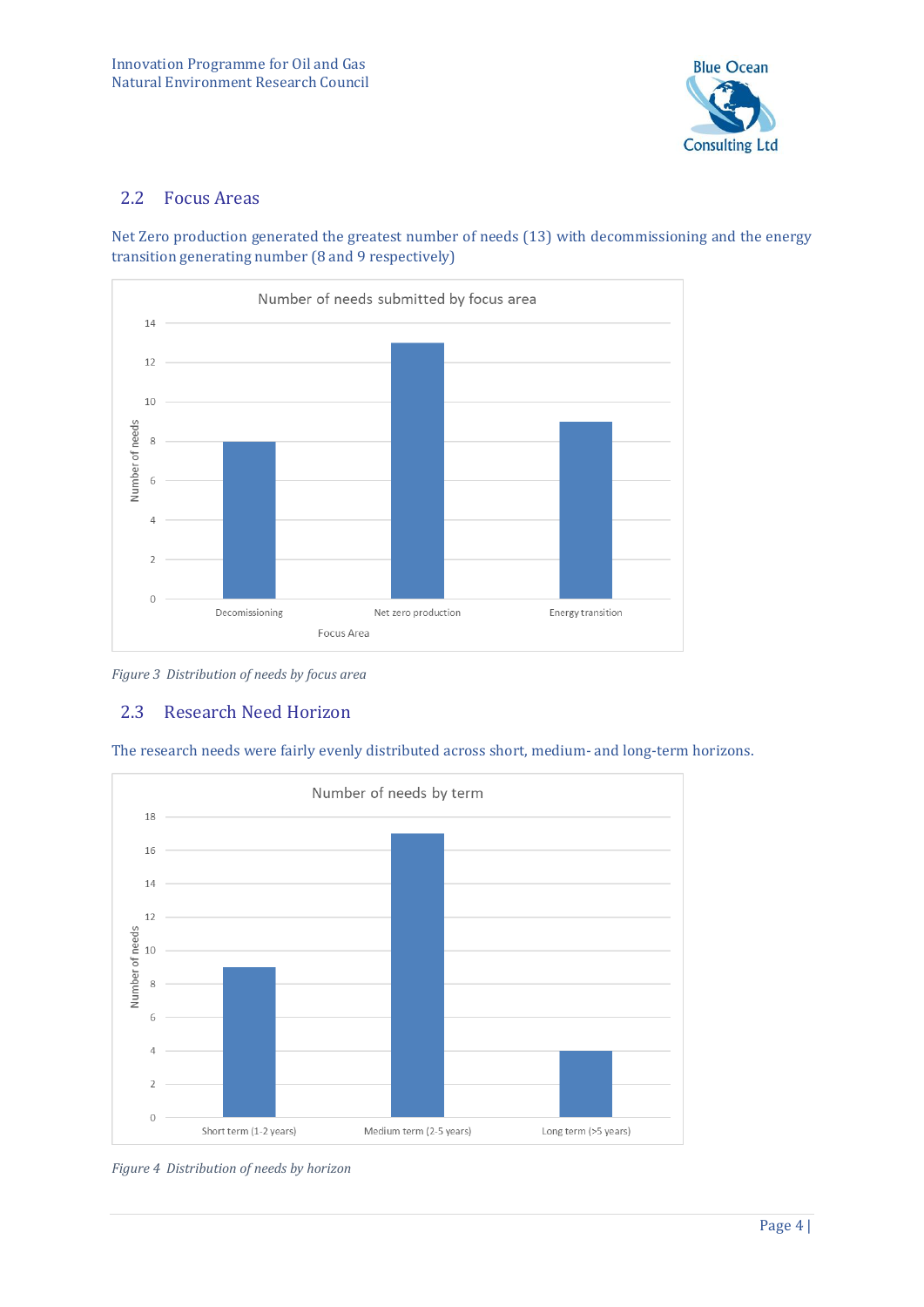

#### 2.4 Drivers of Needs

The drivers of the needs were only reported in the on-line survey, and they appear fairly evenly distributed. Most responders noted multiple drivers for each need.



*Figure 5 Distribution of the drivers of needs*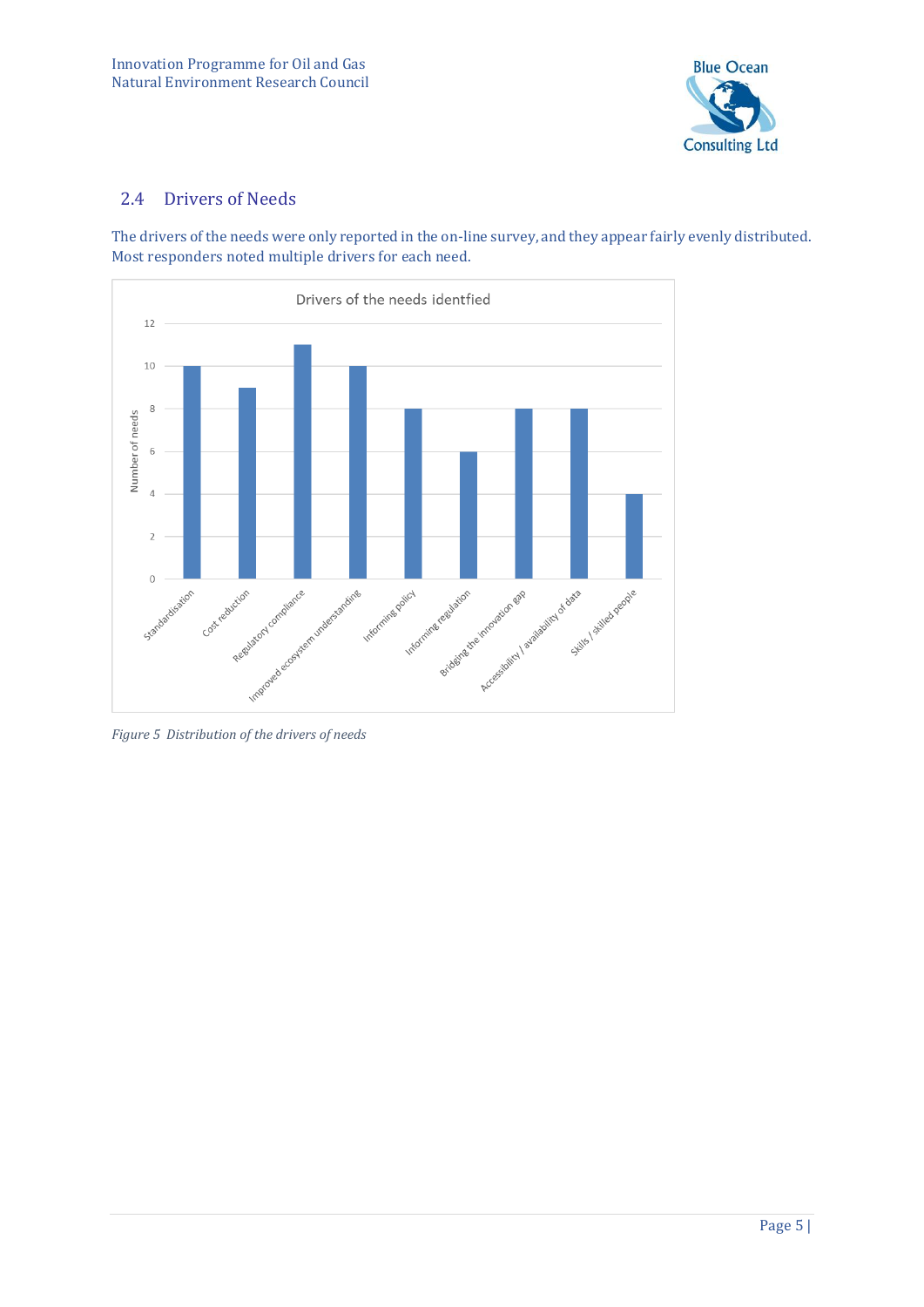

# 3. Research Needs

## 3.1 Decommissioning

| Title (Horizon)                                                      | Description                                                                                                                                                                                                                                                                                                                                                                                                                                                                                                                                                                                                                                                                                                                                                                                                                                                                                                                                        |
|----------------------------------------------------------------------|----------------------------------------------------------------------------------------------------------------------------------------------------------------------------------------------------------------------------------------------------------------------------------------------------------------------------------------------------------------------------------------------------------------------------------------------------------------------------------------------------------------------------------------------------------------------------------------------------------------------------------------------------------------------------------------------------------------------------------------------------------------------------------------------------------------------------------------------------------------------------------------------------------------------------------------------------|
| Standardised<br><b>OSPAR</b><br>98/3<br>Characterisation<br>(medium) | As an operator of one of several North Sea Gravity Based concrete Structures (GBS), the<br>substructure is an OSPAR 98/3 derogation candidate. There is currently no standardised<br>approach to Environmental Characterisation required under OSPAR 98/3, e.g. for the<br>derogation application. The level of structure contents mapping, survey and sampling is not<br>consistent across operators, or across the OSPAR membership. The level of characterisation<br>required will be based on what the structure contains, however, not all operators are starting<br>with the same data or information. The research could review what accuracy is needed, what<br>are specimens vs. samples and how is characterisation representative under Best Available<br>Techniques (BAT). A clearer definition of BAT under OSPAR 98/3, primarily addressing how<br>full/complete/representative characterisation can be achieved would be a key aim. |
| Decommissioning                                                      | Allowing for smoother decommissioning.                                                                                                                                                                                                                                                                                                                                                                                                                                                                                                                                                                                                                                                                                                                                                                                                                                                                                                             |
| (short)                                                              |                                                                                                                                                                                                                                                                                                                                                                                                                                                                                                                                                                                                                                                                                                                                                                                                                                                                                                                                                    |
| <b>Drill</b><br>cuttings<br>management<br>(short)                    | Studies into drill cuttings pile management in recent years have concluded that leaving the<br>piles in situ to degrade naturally is generally the best option. However, disturbance during<br>decommissioning may be unavoidable and there is therefore a need to better understand the<br>options available to manage drill cuttings during decommissioning and how they could<br>impact the environment.                                                                                                                                                                                                                                                                                                                                                                                                                                                                                                                                        |
| eDNA Sampling<br>(short)                                             | Development of Best Available Techniques for eDNA sampling - there are presently a number<br>of different ways to sample eDNA and the results from the different sampling techniques can<br>be quite different. The sampling may be from sediment, water column or structures so all<br>three need consideration. BAT for analysis of data would also be helpful.                                                                                                                                                                                                                                                                                                                                                                                                                                                                                                                                                                                  |
| eDNA database<br>(medium)                                            | Gap analysis to identify any UKCS or invasive species not presently represented in the eDNA<br>database. This may also help other marine space users.                                                                                                                                                                                                                                                                                                                                                                                                                                                                                                                                                                                                                                                                                                                                                                                              |
| eDNA ecosystem<br>management<br>(medium)                             | Can eDNA be adopted to inform planning in a holistic ecosystem management process that<br>addresses multiple users of the marine space.                                                                                                                                                                                                                                                                                                                                                                                                                                                                                                                                                                                                                                                                                                                                                                                                            |
| <b>Produced Water</b><br>(medium)                                    | The present models utilised in produced water ecotoxicity assessments have not been<br>properly validated against in-situ data. Developing a cost-effective sampling technique for<br>this may also help with assessments of ecotoxicity impacts if drill cuttings are disturbed.                                                                                                                                                                                                                                                                                                                                                                                                                                                                                                                                                                                                                                                                  |
| Pipeline<br>monitoring<br>(medium)                                   | Need a tool that allows assessment of metals in pipes to manage risk post decommissioning.<br>This relates to the contents of the pipes, and residual metal content from treatments.                                                                                                                                                                                                                                                                                                                                                                                                                                                                                                                                                                                                                                                                                                                                                               |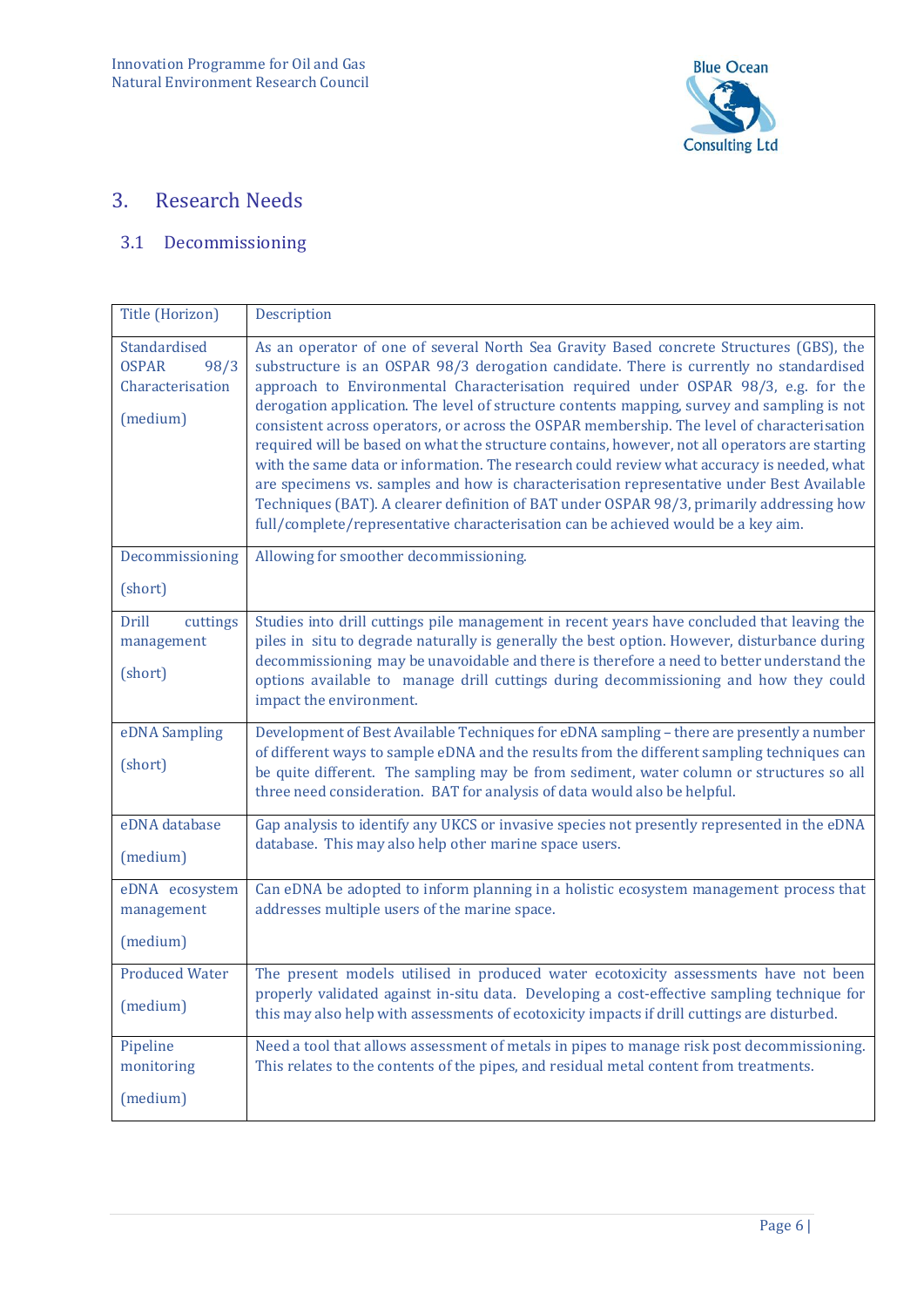

#### 3.2 Net Zero Production

As may be expected the needs identified in net zero production support the pathways identified by the OGUK [Pathway to a Net-Zero Basin: Production Emissions Targets Report 2020.](https://oilandgasuk.cld.bz/OGUK-Pathway-to-a-Net-Zero-Basin-Production-Emissions-Targets-Report-2020) It is noted that some respondents categorised CCS activities as net zero production rather than energy transition.

| Title (horizon)                                                                              | Description                                                                                                                                                                                                                                                                                                                                                                                                                                                                            |
|----------------------------------------------------------------------------------------------|----------------------------------------------------------------------------------------------------------------------------------------------------------------------------------------------------------------------------------------------------------------------------------------------------------------------------------------------------------------------------------------------------------------------------------------------------------------------------------------|
| <b>UKCS</b><br><b>Basin</b><br>$\&$<br>Field<br>Carbon<br>Footprint<br>Assessment<br>(short) | A UKCS Basin & Field Carbon Footprint Assessment could be conducted to review and<br>quantify hot spots for CO2 emissions (including Methane CO2e). A similar approach the<br>Strategic Environmental Assessment (SEAs) could be taken to scope cumulative and in<br>combination emissions. The results could then be filtered by field and operator to<br>development consistent KPIs and measures for reduced emissions. This would align to the<br>OGUK Net Zero UKCS basis by 2050 |
| Distributed<br>Electrical<br>Systems (short)                                                 | Develop the technology and operating methods for integrating the electrical supply and<br>demand between offshore installations which have differing electrical specifications and<br>operating modes (voltage, frequency, loads, etc.).                                                                                                                                                                                                                                               |
| <b>UKCS</b><br>Ornithological<br>Survey (short)                                              | Offshore wind permitting relies upon long duration ornithological surveys which hamper the<br>permitting process. Survey of the whole basin would significantly reduce the duration from<br>project sanction to first power from offshore wind assets.                                                                                                                                                                                                                                 |
| Offshore wind for<br>net<br>zero<br>(medium)                                                 | Is there a way to expedite the licensing of wind farms through the adoption of innovative<br>survey techniques?                                                                                                                                                                                                                                                                                                                                                                        |
| Achieving<br>net<br>for<br>zero<br>aging<br>in<br>assets<br>production<br>(medium)           | aging assets producing in the North Sea may potentially have limited scope due to age, space,<br>economics and infrastructure limitations to move towards more energy efficient equipment,<br>or end of pipe technologies. Research into how this impasse can be resolved in consideration<br>of the life cycle element of production, COP to decom.                                                                                                                                   |
| Decarbonising<br>Production<br>&<br>Processing<br><b>Operations</b><br>(medium)              | Identification of BAT options available for reducing emissions produced during existing oil<br>and gas processing plant and production operations. Cost/benefit analysis information for<br>implementation and retrospective implementation.                                                                                                                                                                                                                                           |
| Quantification of<br>Methane<br>emissions (short)                                            | There needs to be a better understanding and quantification of methane emissions arising<br>from oil and gas operations. Currently general calculated assumptions are used relating to<br>flare efficiency, venting and fugitives. This is highly inaccurate and does not provide the<br>baseline required to allow operators to target methane reduction opportunities.                                                                                                               |
| Fugitive<br>Emissions (short)                                                                | Fugitive emissions remain a challenge. Can research provide an environmental emission<br>monitoring solution at national scale.                                                                                                                                                                                                                                                                                                                                                        |
| Nature-based<br>solutions (long)                                                             | Carbon storage in nature-based solutions and climate smart agriculture could play a<br>significant role in achieving the Paris COP objectives of limiting global warming to $\leq 1.5^{\circ}$ .<br>Significant uncertainty in the data and analysis of these potentials must be addressed for their<br>successful deployment.                                                                                                                                                         |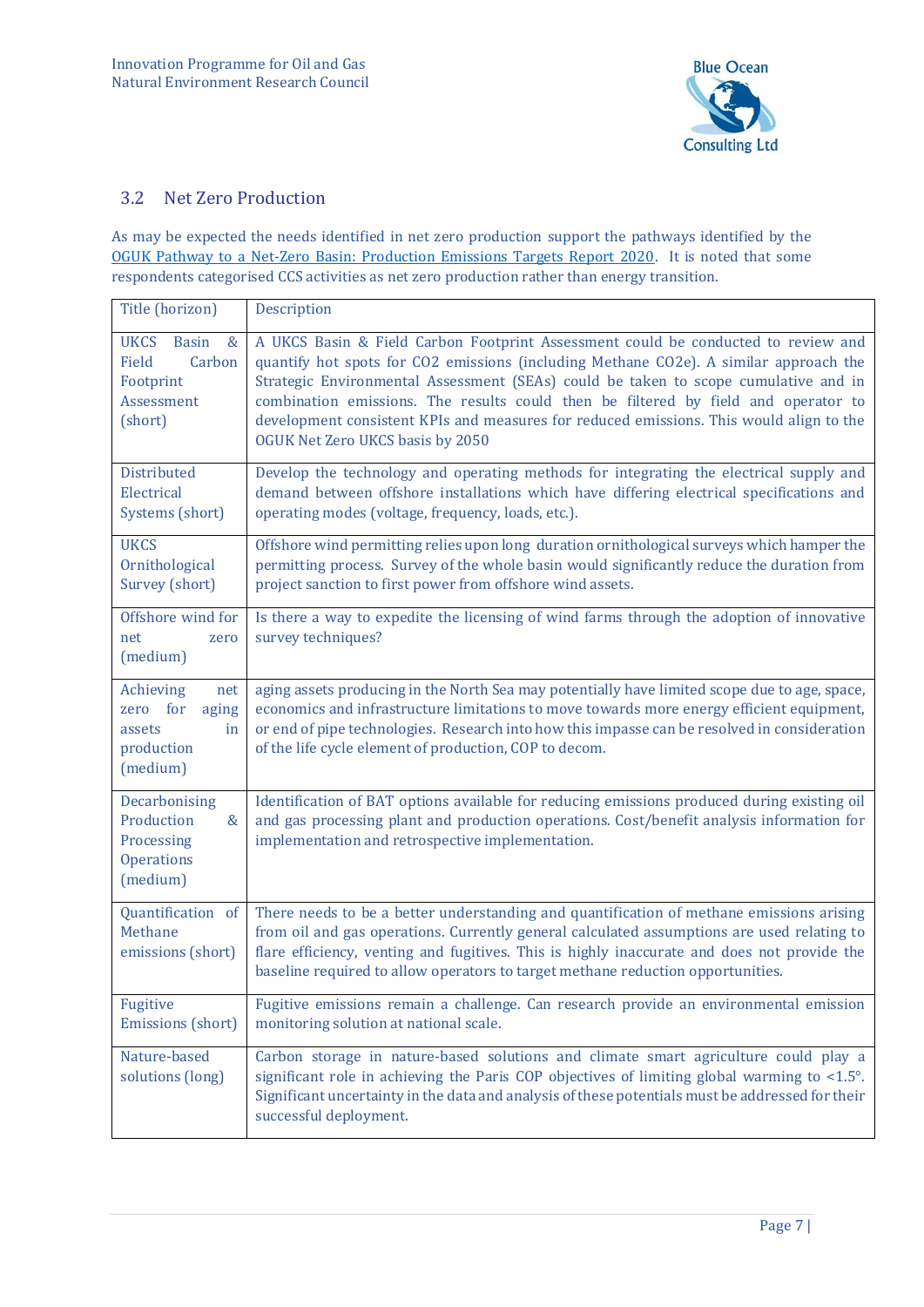

| Legacy well bores<br>for CCS (long)                                     | Legacy well risks lead to the exclusion of many CCS candidates. Improved methods are<br>needed for diagnosis of plug/isolation status using remote geophysics and early identification<br>of CO2 and brine leakage. Cost-effective techniques for resealing legacy wells are also needed.                                               |
|-------------------------------------------------------------------------|-----------------------------------------------------------------------------------------------------------------------------------------------------------------------------------------------------------------------------------------------------------------------------------------------------------------------------------------|
| CO <sub>2</sub> behaviour in<br>depleted<br>gas<br>fields (medium)      | CO2 injection into depleted gas reservoirs creates an evaporation front within the reservoir<br>which is challenging to simulate. Further modelling work is needed in this area to understand<br>the underlying physics which also requires validation from laboratory measurements on core<br>samples.                                 |
| Subsea venting of<br>$CO2$ (long)                                       | In order to conduct integrity testing of subsea tree valves, it would be desirable to vent small<br>volumes of CO2 locally. To inform the design of such a vent, understanding of the<br>environmental impact of venting such volumes of CO2 at the seabed and potential fouling of<br>the vent by biological/chemical means is needed. |
| Deeper<br>understanding of<br>North Sea storage<br>capacity<br>(medium) | While some research has already been undertaken with the objective of quantifying the<br>carbon storage capacity of the North Sea, next level screening including geology, well-<br>plumbing, etc. is needed to further appraise potential storage locations.                                                                           |

## 3.3 Energy Transition

| Title (horizon)                                                                   | Description                                                                                                                                                                                                                                                                                                                                                                                                                                                                                                                                                                                                            |
|-----------------------------------------------------------------------------------|------------------------------------------------------------------------------------------------------------------------------------------------------------------------------------------------------------------------------------------------------------------------------------------------------------------------------------------------------------------------------------------------------------------------------------------------------------------------------------------------------------------------------------------------------------------------------------------------------------------------|
| Assessment<br>of<br><b>Reuse Options for</b><br>Offshore<br>Platforms<br>(medium) | Environmental engineering assessment of each live / current UKCS installation which by<br>using a Best Available Techniques and Waste Hierarchy approach assess re-use options for<br>each offshore platform (using a risk based or EIA approach for each option). This<br>standardised assessment could be used by each operator during the DP and EA generation.<br>Further it could form a valuable source of data for a Comparative Assessment or from the<br>opposite side of the process, repurposing of old assets to become hydrogen generators, CCU<br>sequestration hubs or locations for wind turbines etc. |
| Decarbonising<br><b>Fuel Gas</b><br>(medium)                                      | Decarbonising fuel gas by generating green hydrogen using renewable energy generated local<br>to offshore installations can be the first step towards repurposing offshore installations for<br>green hydrogen generation.                                                                                                                                                                                                                                                                                                                                                                                             |
| Ambient<br>Air<br>Quality<br>Monitoring<br>(long)                                 | Deploy low cost instruments offshore which can continuously gather ambient air quality data<br>in the North Sea.                                                                                                                                                                                                                                                                                                                                                                                                                                                                                                       |
| CO <sub>2</sub><br><b>Revisit</b><br>stored (medium)                              | CO2 stored provided a good initial description of the UKCS capacity for CO2 storage. There is<br>potential to extend the study to help inform cost reductions in storage CAPEX by considering<br>the economics of the highlighted storage capacity.                                                                                                                                                                                                                                                                                                                                                                    |
| CO <sub>2</sub><br><b>Storage</b><br>integrity<br>(medium)                        | There is a need to improve the understanding of well integrity in relation to CO2 storage.<br>Historic wells are considered high risk and monitoring requirements could be very expensive,<br>therefore an improved understanding is required.                                                                                                                                                                                                                                                                                                                                                                         |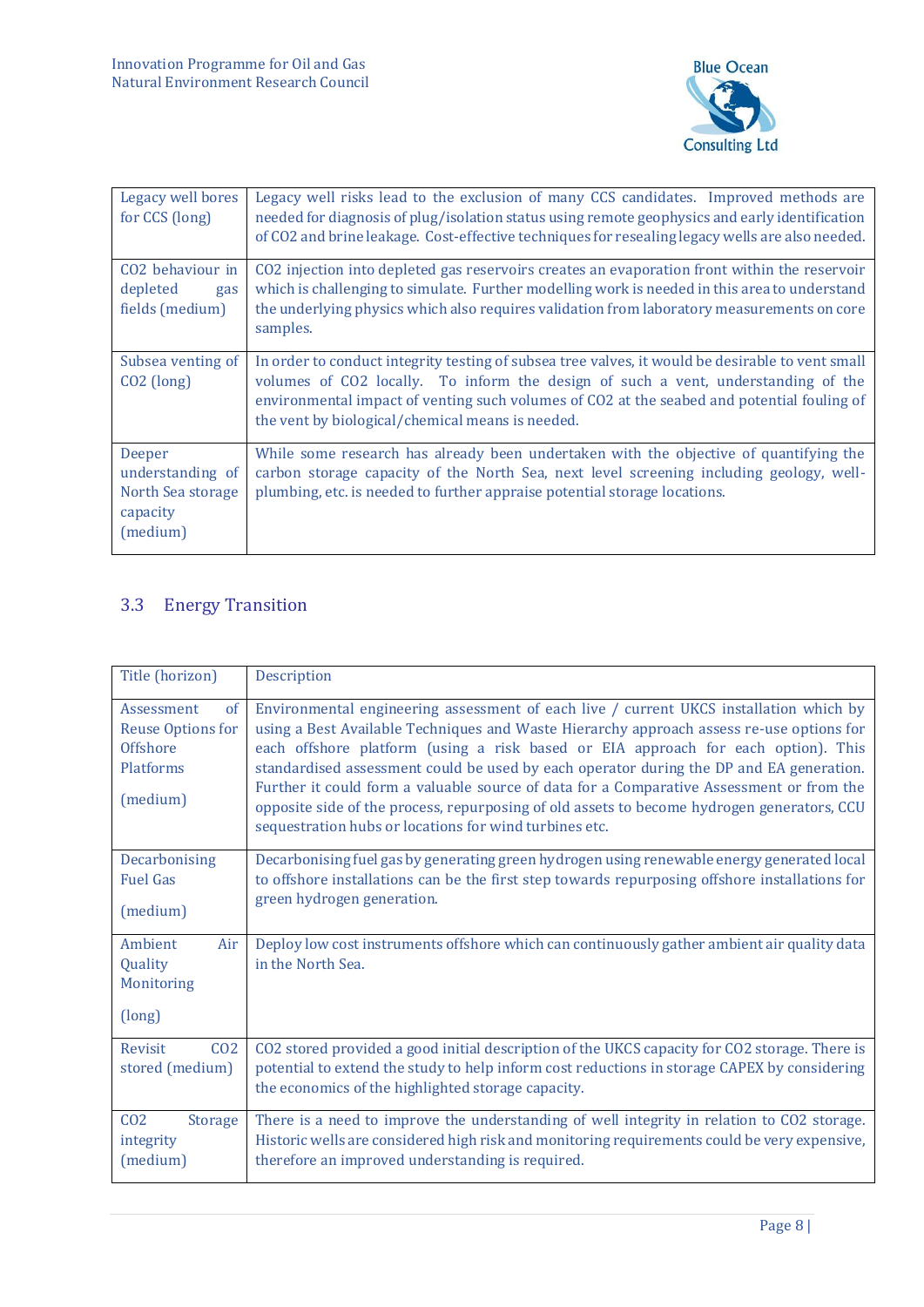

| <b>Storage</b><br>Assessment<br>(medium) | It is suggested that research could be undertaken on individual reservoirs to a pre-<br>competitive space, this would risk to all parties in delivering commercial scale CCS.                                                                     |
|------------------------------------------|---------------------------------------------------------------------------------------------------------------------------------------------------------------------------------------------------------------------------------------------------|
| Reservoir<br>behaviour<br>(medium)       | There is a need to better understand reservoir behaviour. This is of particular importance to<br>understand CO2 behaviour with multiple injection points. Smart sensors for reservoir<br>monitoring and management are needed.                    |
| System approach<br>to CCS (medium)       | Little work has been undertaken to look at variable streams from carbon capture, the phase<br>behaviour in pipelines and the injection characteristics. Connecting production, transport<br>and storage could be critical to an efficient system. |
| Green<br>hydrogen<br>(short)             | Improve electrolysis capability to allow UK to become world leader in green hydrogen.                                                                                                                                                             |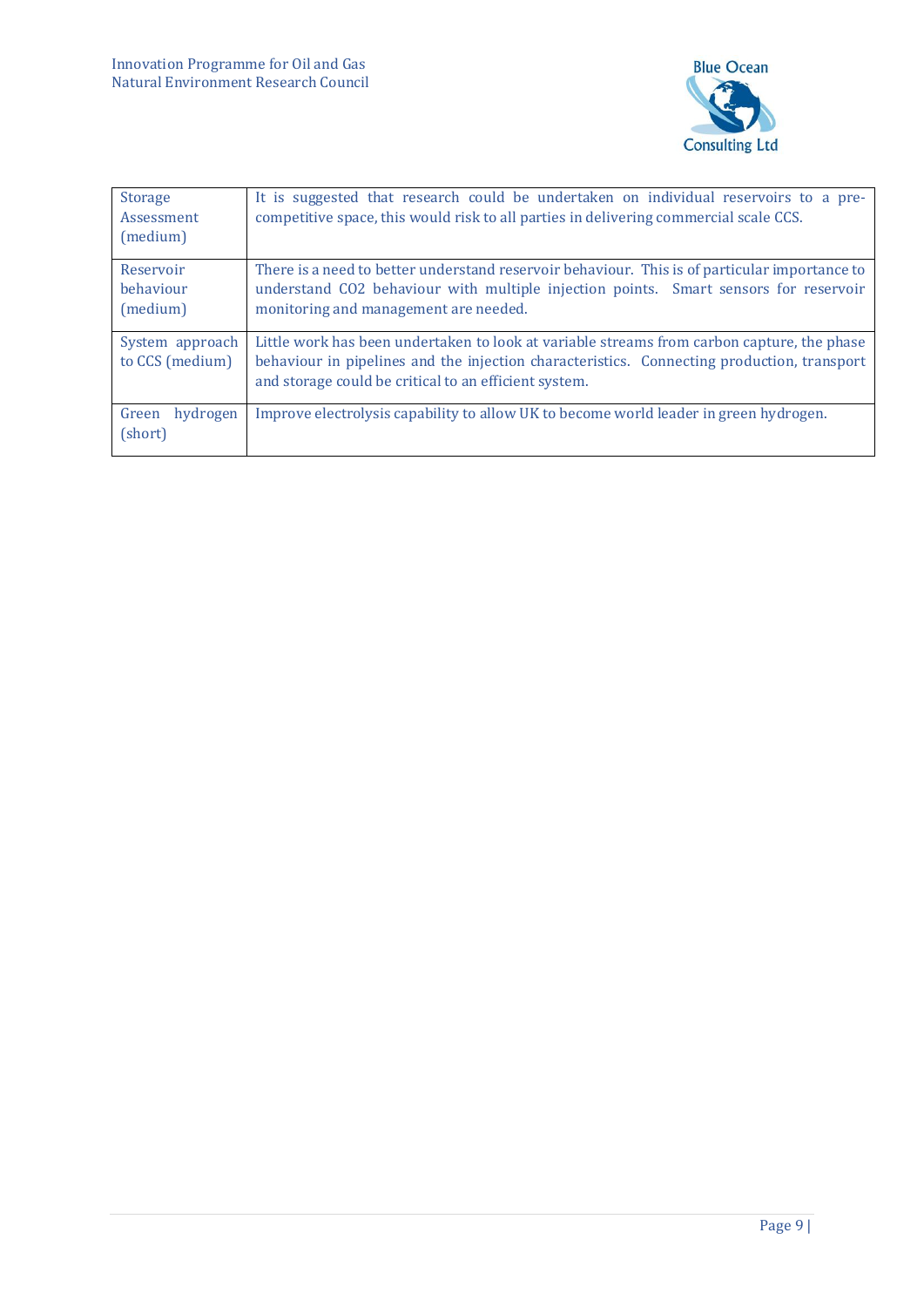

## 4. Industry Themes

An analysis of the needs submitted revealed a number of themes and these are discussed below. In addition to the technical themes identified, there also seems to be some degree of uncertainty in the regulatory framework and interpretation of Best Available Technique (BAT).

#### 4.1 Quantification of Emissions

Three needs were identified that suggested a greater understanding of offshore emissions would help to inform actions to achieve Net Zero production. The efficacy of the Environmental and Emissions Monitoring System is being considered in an IPOG project led by Leeds University. The project utilised a National Centre for Atmospheric Science aircraft to measure emissions around a number of installations (to gain a holistic view of a platforms emissions) and is comparing these top down estimates to the bottom up estimates derived from the EEMS methodology. BEIS is a partner in this project, and one of the objectives is to determine whether the aircraft approach could offer a cost-effective way of monitoring emissions on the UKCS. Leeds University will prepare a report for OGUK by the end of 2020 to disseminate the findings of the project.

In addition to atmospheric emissions, fugitive subsea emissions also need consideration. IPOG funded a project to develop a methane sensor that is deployable on a micro-AUV (EcoSub). This type of sensor/platform combination offers a low solution to identify subsea emissions and potentially pin point leaks. The sensor was developed to a low TRL but during the course of the project an additional methodology was developed, which offers significant promise in detecting multiple gases and overcoming a number of challenges. This sensor is being funded via a Royal Academy of Engineering Fellowship. The original sensor will be deployed dockside at Southampton to demonstrate is capability, and further research funding is being sought.

Given the interest in emissions it would be useful to have a view of how many installations have quantitative sensors. This information could then be utilised to plan a network of IoT enabled sensors to allow emissions data to be effectively gathered and analysis to be efficiently undertaken.

Approaches to methane management, including measurement are included in United Nations Economic Commission For Europe (UNECE) Best Practice Guidance for Effective Methane Management in the Oil and Gas Secto[r Monitoring, Reporting and Verification \(MRV\) and Mitigation.](https://globalmethane.org/documents/Best_Practice_Guidance_for_Effective_Methane_Management_in_the_Oil_and%20Gas_Sector_2019.pdf) This document refers to a number of initiatives to address methane which could be used to inform a UKCS strategy. It discusses the use of drones to provide top down estimates from individual assets and satellite basin scale estimates, which are particularly useful in identifying "super emitters". Although these approaches do not directly identify specific sources of emissions, analytical tools are being developed that allow backtracking or mapping the distribution of emissions.

#### 4.2 Best Available Techniques for emissions reduction

The needs submitted suggested a lack of evidence-based approaches to efficiently achieving reduction in emissions. The first theme of greater understanding of the emissions will be needed inform the BAT. A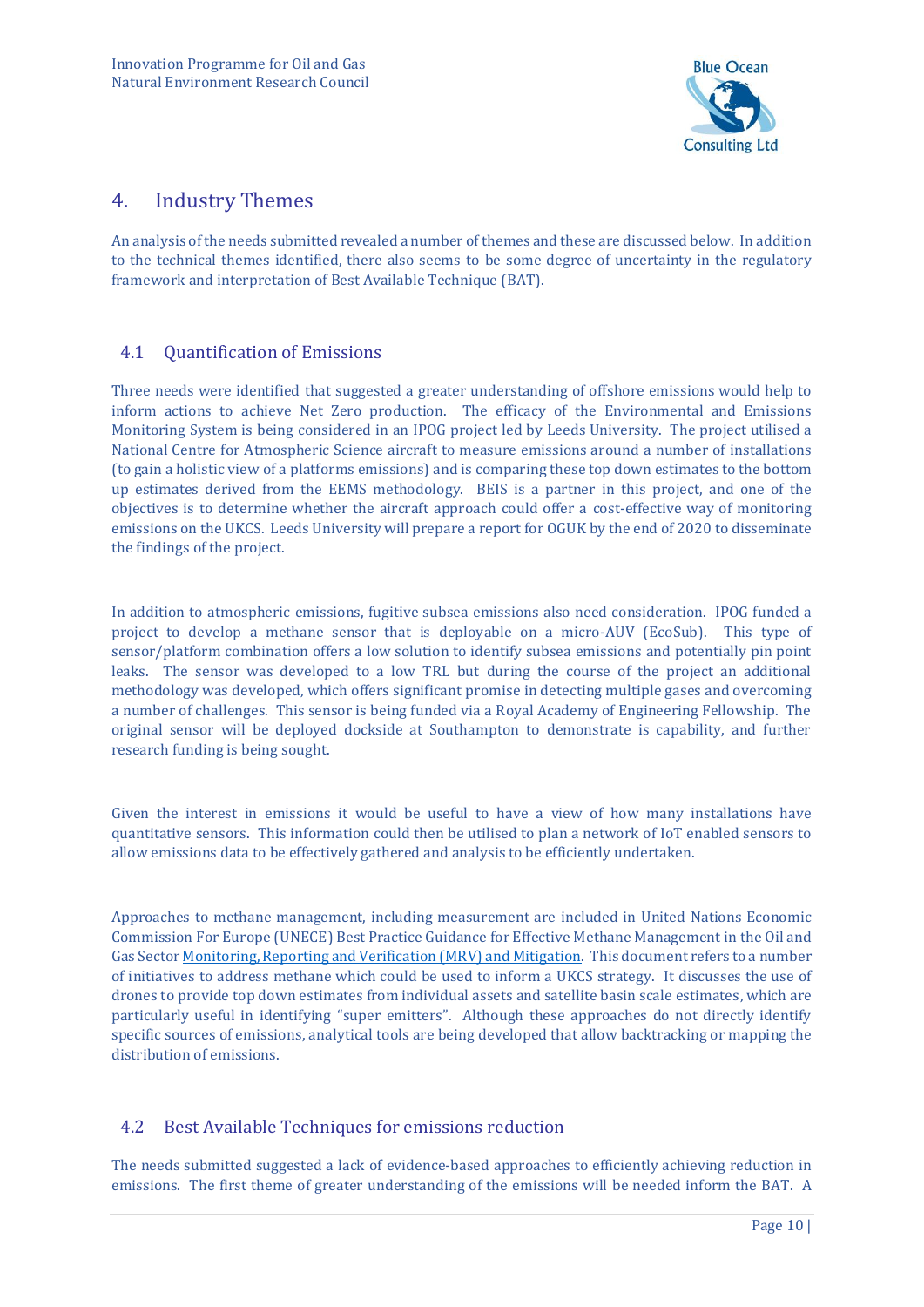

range of approaches are offered in the marketplace, but an objective cost benefit analysis for implementation and retrospective implementation within the life cycle of production, COP to decommissioning is needed.

Given some of the constraints on historical infrastructure there may also be a need to undertake carbon offsetting. A greater understanding of the benefits of nature-based solutions is required prior to successful deployment.

#### 4.3 Platform / Regional Electrification

To enable interconnection of platforms research is required to overcome challenges associated with differing electrical specifications (voltage, frequency, loads, etc). There is potential for cross sector learning, with knowledge of how to create resilient local grids being developed to support local grid infrastructure. Identification of candidate platforms and associated electrical specifications is recommended to undertake a pilot study.

The use of offshore wind to provide clean energy to platforms was highlighted. Long lead times to permit offshore wind have been identified as a potential block to its adoption to support decarbonisation. Bird surveys have been the subject of considerable research by the offshore wind farm community. The Carbon Trust has supported a number of projects in this area including a [bird collision avoidance study](https://www.carbontrust.com/resources/bird-collision-avoidance-study) which demonstrated that impacts on birds was less than originally expected. NERC recently funded a project under their innovative monitoring call to improve bird collision modelling.

The Carbon Trust presently has an open tender entitled [Offshore Renewables Joint Industry Programme](https://www.carbontrust.com/news-and-events/tenders/2020/07/offshore-renewables-joint-industry-programme-orjip-further)  [\(ORJIP\): Further development of Marine Scotland's seabird sensitivity mapping tool](https://www.carbontrust.com/news-and-events/tenders/2020/07/offshore-renewables-joint-industry-programme-orjip-further) aimed at better informing the relative importance of a location for individual seabird species and species groups; the likelihood that the birds are from a special protection area and their sensitivity to offshore wind farm developments. Given the ambitions to scale offshore wind it is likely that this tool will help to expedite ornithological surveys to reduce lead time for offshore wind consenting. It may be possible to use existing infrastructure to help expedite bird surveys through the use of radar technologies.

More broadly innovative survey techniques to expedite environmental impact assessments should also be considered. This would also be beneficial to decommissioning and the offshore wind farm community and help them reach their UKCS 40GW target and ensure the pipeline of projects is delivered expediently.

#### 4.4 Decommissioning

NERC is supporting the InSite programme through the provision of £5M funding. The needs identified in this exercise are not being addressed by InSite but will be communicated to the InSite programme team. The main need relates to interpretation of OSPAR98/3 and Best Available Techniques; therefore, involvement of the regulator would be essential.

Other needs related to innovative monitoring or sampling techniques, with respect to species utilising structures (eDNA), drill cuttings management and pipeline contents.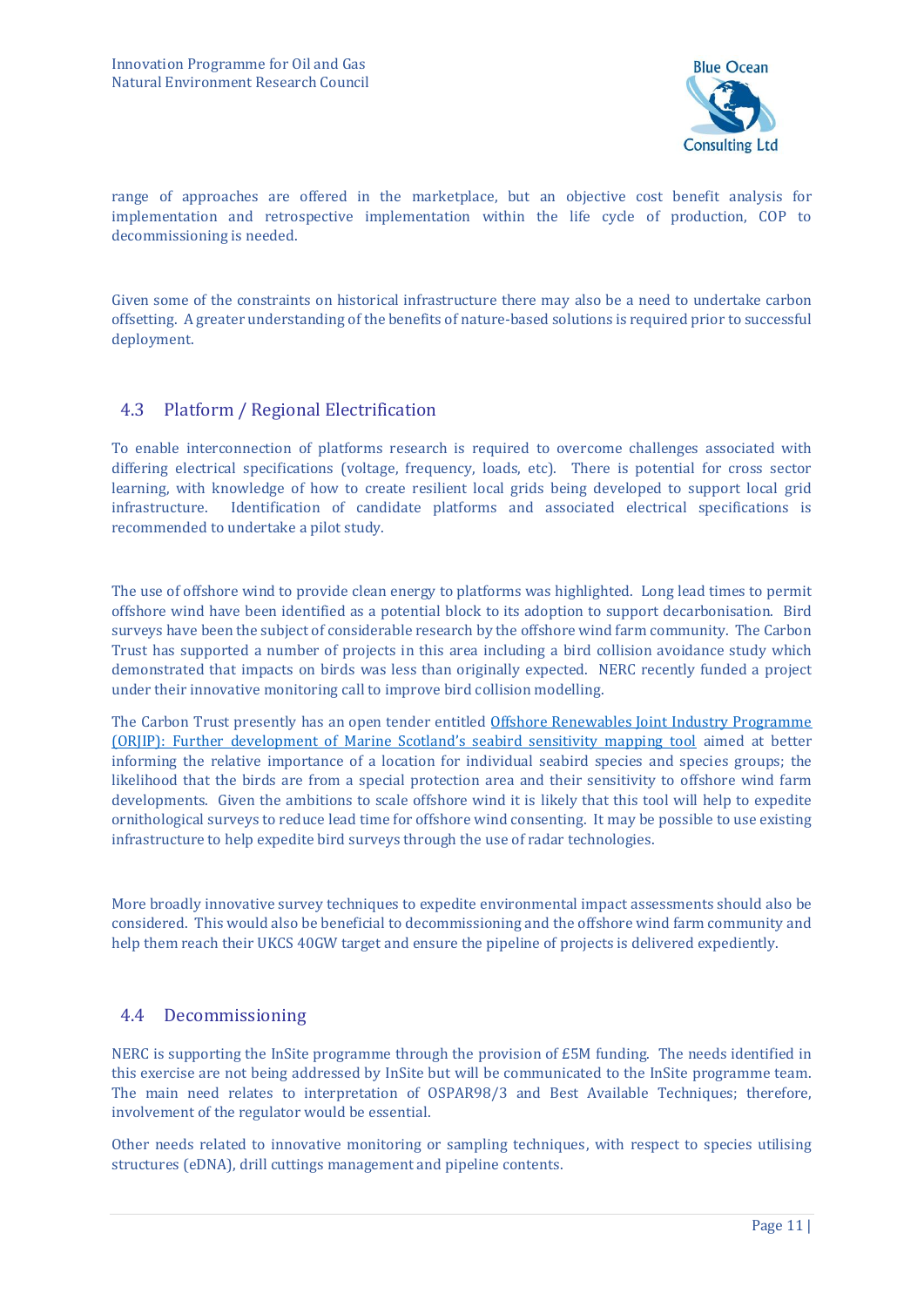

#### 4.5 Carbon Capture and Storage

Although broad scale assessments of UKCS CO2 storage capacity has been undertaken, it is apparent that further work is needed to identify the most cost-effective solutions, and to confirm the broad scale assessments agree with reservoir scale assessments. It would appear some research is needed to inform policy:

- A clearer view of the CCS market that would enable a pipeline of CCS projects to be developed would provide confidence to the market.
- One potential solution that would need to be policy led is working reservoir data to precommercial levels to allow industry to take forward reservoirs with confidence. This would involve commissioning reservoir analysis, and potentially data acquisition, to provide a more detailed characterisation of the reservoir for CCS purposes.

Technical challenges remain which include: an improved understanding of the storage capacity characteristics of candidate reservoirs; legacy well integrity, systems engineering from capture, transport to injection; and reservoir behaviour including geomechanics.

IPOG funded a project that applied analysis of micro-seismic monitoring from fibre optic data acquisition systems to consider reservoir behaviour during hydraulic fracturing. This technology is now being applied to CCS with research support from the Accelerating CCS Technologies<sup>1</sup> (ACT) ERANET Cofund within the [DigiMon project,](http://www.act-ccs.eu/digimon) which aims to develop and demonstrate an affordable, flexible, and intelligent digital monitoring early-warning system, for monitoring any CO2 storage reservoir and subsurface barrier system receiving captured CO2.

#### 4.6 Renewable Energy

The development of green hydrogen using offshore wind was identified as a means to remove fuel gas from platforms and also as a stepping stone towards commercialisation of green hydrogen through repurposing platforms.

The Oil and Gas Authority has been considering the UKCS as an energy source using a mixture of carbonbased fuels, hydrogen, offshore wind and marine renewables. Consideration of all existing platforms and their potential reuse for renewable energy could help companies with respect to decommissioning options, and moving carbon intense platforms with low production towards decommissioning.

<sup>1</sup> **About ACT**

The ambition of ACT is to facilitate the emergence of CCUS via transnational funding aimed at accelerating and maturing CCUS technology through targeted innovation and research activities. ACT is an international initiative to facilitate RD&D and innovation within CO2 capture, transport, utilisation and storage (CCUS). Sixteen countries, regions and provinces are working together in ACT with the ambition to fund world class RD&D innovation that can lead to safe and cost effective CCUS technology. ACT is an ERA NET Cofund, which is a tool established by the European Commission under the [Horizon 2020](https://ec.europa.eu/programmes/horizon2020/) programme for research and innovation. The UK member of ACTI is BEIS